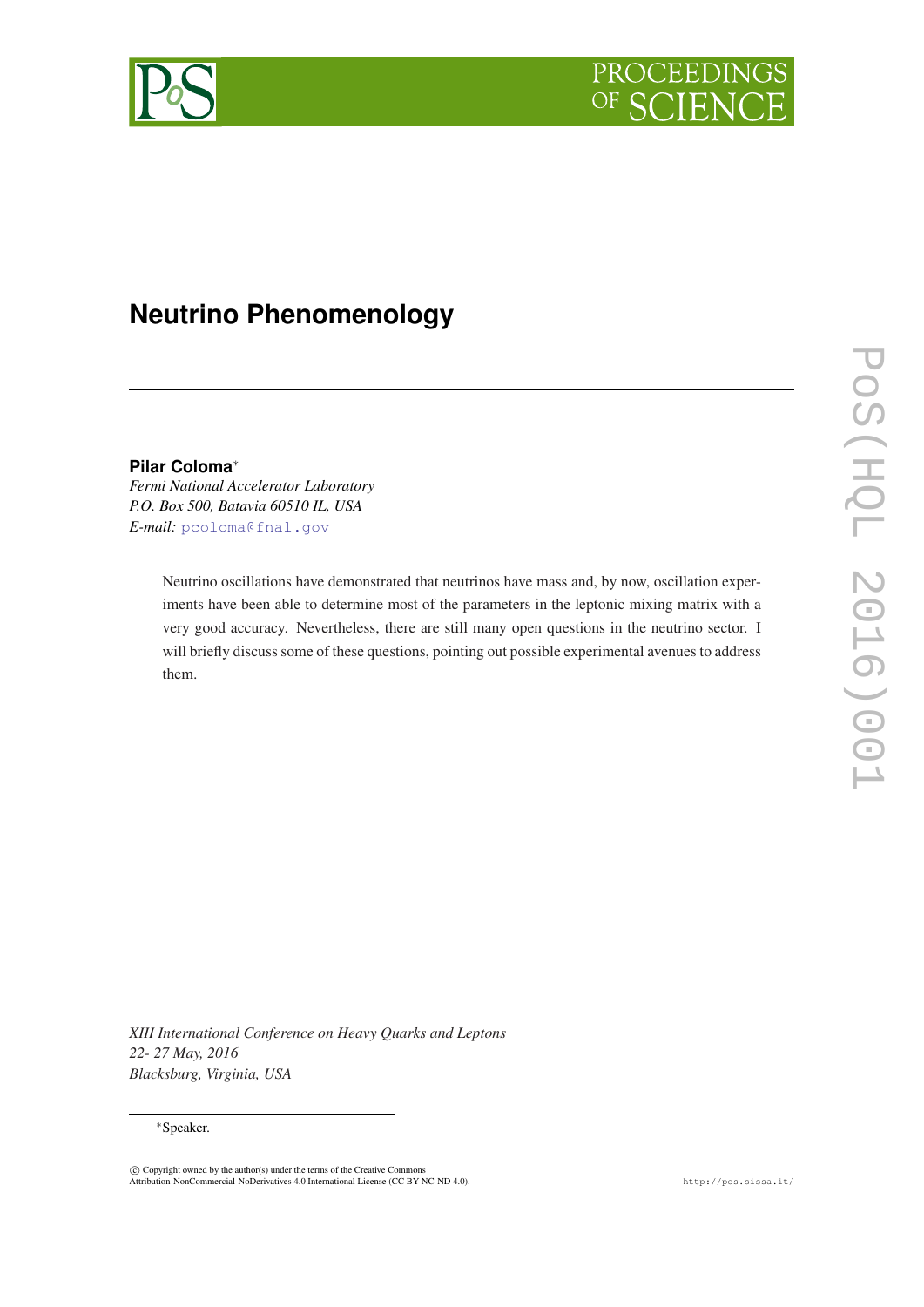# 1. Open questions in neutrino physics

The discovery of neutrino oscillations has opened many questions which still remain unanswered. The addition of neutrino masses to the Standard Model (SM) lagrangian is not a straightforward task to begin with, as new particles are needed. For this purpose, perhaps the most *naive* way to extend the SM could be through the addition of right-handed neutrinos  $v_R$  to its particle content. This would allow for a Yukawa term with the Higgs  $\phi$  and the left-handed doublets  $L_L$ , in the form  $Y_v \overline{L}_L \tilde{\phi} v_R$ . After electroweak symmetry breaking (EWSB) this term would generate Dirac masses for the neutrinos, just as it is done for the rest of the SM fermions.

However, in order to produce neutrino masses below the eV scale through this mechanism, a Yukawa coupling  $Y_v \sim 10^{-12}$  would be needed. Even though this is perfectly viable, it poses interesting questions regarding the naturalness of such a small coupling especially since the ones associated to their doublet counterparts, the charged leptons, are at least six orders of magnitude larger. Furthermore, a right-handed neutrino is a singlet under the SM gauge group and, thus, once it is included in the SM nothing forbids the addition of a Majorana mass term in the form of  $M\bar{v}_R^c v_R$  to the lagrangian, except the conservation of lepton number. This brings up the question of whether lepton number is a fundamental symmetry of the SM or just an accidental one. Does the new physics violate lepton number explicitly? Furthermore, what is the scale of new physics associated to this new mass *M*? If lepton number is violated explicitly, additional signatures might be observable in future experiments. Neutrinoless double beta decay processes are a well-known example to conduct these searches, but lepton number violation might be observable as well in rare meson decays or even in collider experiments.

Since the discovery of neutrino oscillations, the progress in the field has been outstanding. The three angles involved in the leptonic mixing matrix are now known within a precision which ranges between approximately 8% for the atmospheric mixing angle  $\theta_{23}$  and a 3% for the reactor angle  $\theta_{13}$  [\[1\]](#page-5-0). Two very different squared mass splittings have also been measured with a very good accuracy: these show that at least two of the light neutrino mass eigenstates are massive, while the third eigenstate could in principle be massless. Such outstanding effort in neutrino oscillation experiments has revealed that the observed pattern in the mixing matrix is very different from the one measured in the quark sector, leading to the so-called "flavor puzzle": why are these mixing patterns so different? Is there a flavor symmetry behind the observed structure that explains the values of these mixing angles?

Models which advocate for the existence of flavor symmetries try to address these questions, but they will not be able to prosper unless the experimental community provides precise measurements for all the relevant parameters which govern flavor mixing in the SM extended with neutrino masses. The fact that the atmospheric mixing angle lies very close to maximal mixing makes it extremely difficult to determine whether it is exactly maximal or not and, if not maximal, the octant it belongs to. Furthermore, even though we know that the three angles in the leptonic mixing matrix are non-zero, currently there is only a hint for the value of the Dirac CP-violating phase. The ordering of neutrino masses (i.e., whether the lightest mass eigenstate is  $v_1$  or  $v_3$ ) remains also unknown. Current and future long-baseline experiments aim to provide answers to these three questions, which have important consequences in model building for neutrino masses and mixing.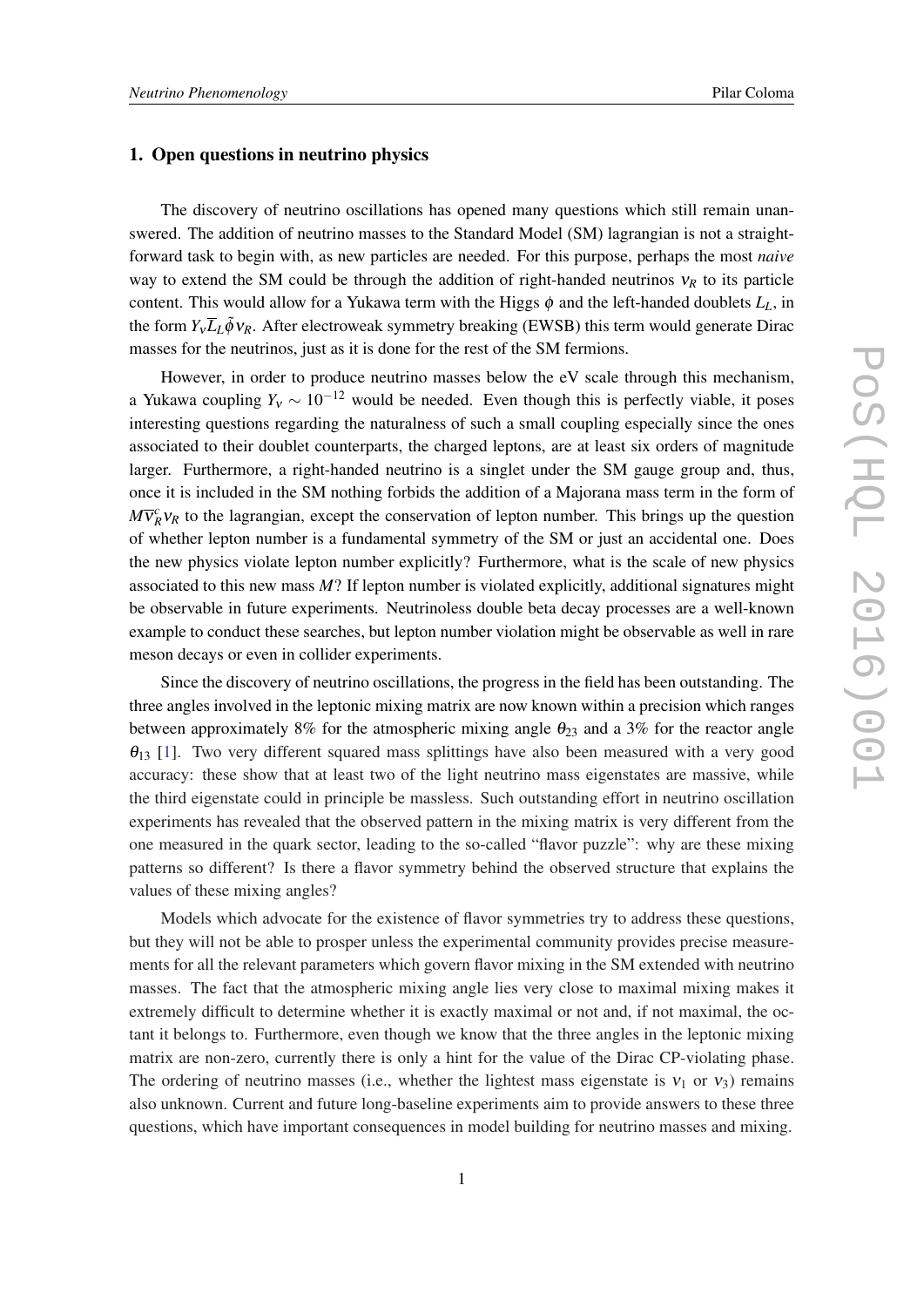#### 2. Lepton number violating signatures

For concreteness, let us focus on the naive scenario in which we extend the SM with three righthanded neutrinos ν*R*. As already explained, as lepton number is not part of the gauge symmetry of the SM, in this case one would have to consider both Yukawa and Majorana mass terms in the neutrino mass lagrangian:

$$
\mathcal{L}_V \supset Y_V \overline{L}_L \tilde{\phi} v_R + \frac{1}{2} M \overline{v}_R^c v_R + h.c.
$$
 (2.1)

After the Higgs acquires a vacuum expectation value  $v$ , the full neutrino mass matrix in the basis  $(v_L, v_R^c)$  reads:

$$
\mathcal{M} = \begin{pmatrix} 0 & Y_V v \\ Y_V^{\dagger} v & M \end{pmatrix}.
$$
 (2.2)

The limit when  $M \gg Y_v v$  is particularly appealing. In this limit, after diagonalizing the mass matrix in Eq. 2.2, the eigenvalues take the form

$$
m_i \sim v^2 Y_V^{\dagger} M^{-1} Y_V, \qquad (i = 1, 2, 3), \qquad (2.3)
$$

$$
m_i \sim M + \mathcal{O}(v^2 Y^{\dagger} M^{-1} Y) \qquad (i = 4, 5, 6), \tag{2.4}
$$

where  $m_i$  and  $M_i$  refer to the masses of the three eigenstates in the light sector and the heavy sector. As can be seen from Eq. 2.3, the smallness of the light neutrino masses is explained through the suppression with a scale of new physics much higher than the EW scale, without the need for very small Yukawa couplings. This is the well-known See-Saw Type I mechanism [\[2](#page-5-0), [3](#page-5-0)].

However, *a priori* there is no strong reason which forces the Majorana masses to lie above the EW scale. In particular, the limit when  $M \rightarrow 0$  is also interesting, as in this limit the number of symmetries in the lagrangian increases (lepton number is recovered). Furthermore, if the scale of new physics *M* is below the EW scale, additional phenomenological consequences could take place at low energies. For example, for  $M \sim \mathcal{O}(eV)$ , new states would be present at the eV-scale: this could offer an explanation for the observed anomalies in short-baseline experiments. On the other hand, a right-handed neutrino at the keV scale would be a good candidate for warm dark matter. Higher scales could have interesting phenomenological consequences as well: for example, the existence of additional neutrinos in the MeV-GeV regime could lead to lepton number violating signatures in rare meson decays or in beta decays.

The addition of relatively light right-handed neutrinos could have an impact in lepton flavor violating processes as well. Currently, the strongest experimental constraints impose the impressive upper bound on the branching ratio for  $\mu \to e\gamma$ ,  $B(\mu \to e\gamma) < 4.2 \times 10^{-13}$  [\[4\]](#page-5-0). In presence of right handed neutrinos, an extra contribution to the branching ratio for this process would be generated. This imposes tight constraints on the mixing between light and heavy states, as the extra contribution goes like [[5,](#page-5-0) [6,](#page-5-0) [7\]](#page-5-0)

$$
B(\mu \to e\gamma) = \frac{3\alpha}{8\pi} \left| \sum_{I} V_{el} V_{\mu I}^* f\left(\frac{m_I^2}{m_W^2}\right) \right|^2.
$$
 (2.5)

Here, the sum on *I* runs only over heavy mass eigenstates,  $\alpha$  is the electroweak fine constant,  $m_W$ is the mass of the *W* boson, and  $f(x)$  is a loop function which takes values between 0 and 1 as x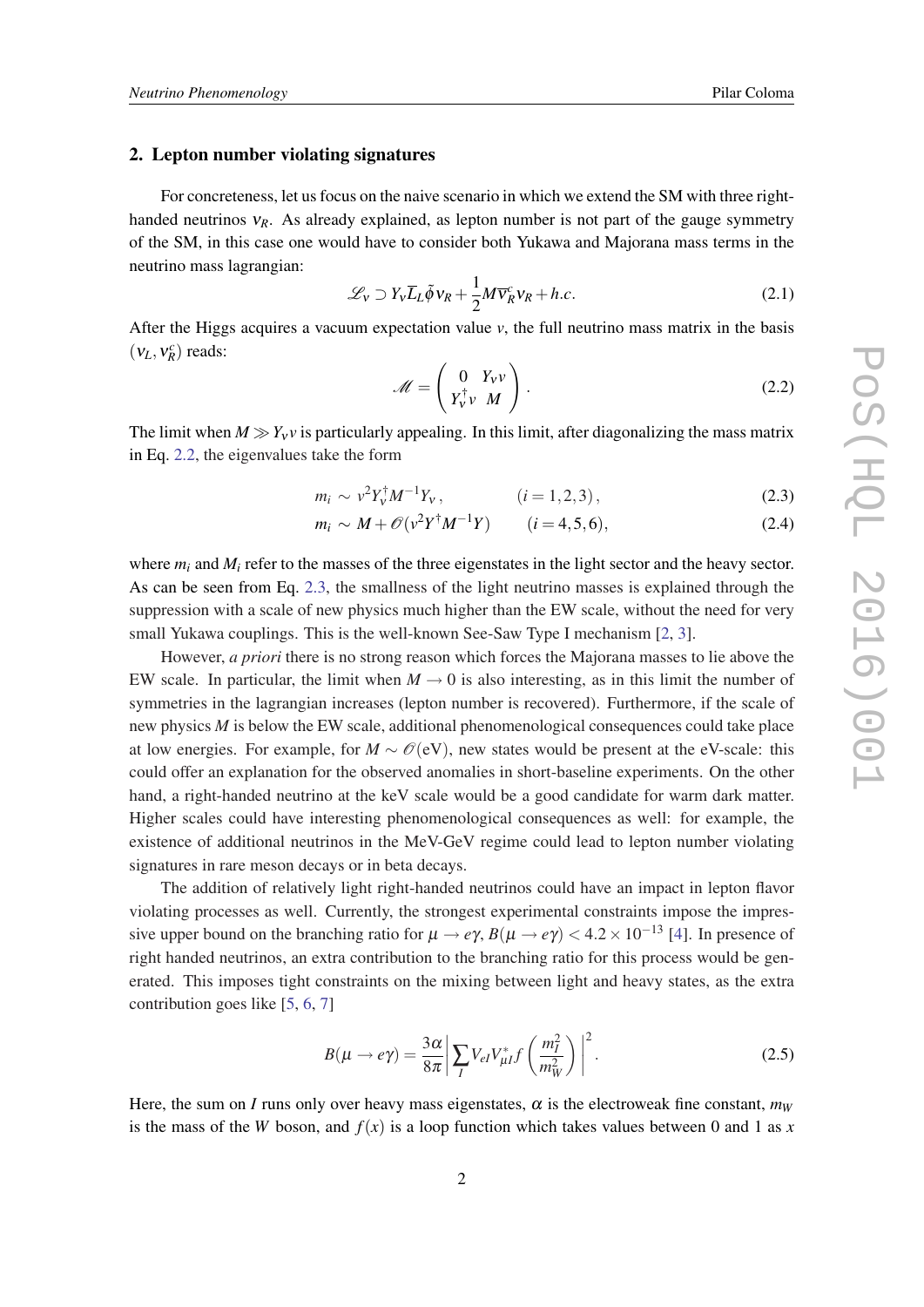goes from 0 to infinity. It should be noted that the elements of the mixing matrix *V* which mix the light and heavy sectors are roughly proportional to the ratio between the light and heavy masses.

Finally, the existence of additional light neutrinos could also lead to observable deviations from the expected observable rate for neutrinoless-double beta decay. In this case, the situation is a bit more complicated, as the unitarity of the whole mixing matrix leads to exact cancellations when all the new mass eigenstates lie either below or above the energy scale associated to the nuclear transition ( $\mathcal{O}(100)$  MeV), see e.g. Ref. [\[8,](#page-5-0) [9](#page-5-0)] for a detailed discussion. However, in scenarios where there is a large hierarchy between the Majorana masses associated to the right-handed neutrinos, such cancellations could in principle be avoided [[9](#page-5-0), [10\]](#page-6-0). This may lead to a considerably different rate with respect to the expected result in the standard scenario, where only the light neutrinos participate in the process. For instance, in Ref. [\[11](#page-6-0)] a phenomenological study was performed including a sterile neutrino at the eV scale. This example highlights the importance of cross checks of different measurements in order to pin down possible effects coming from new physics. For example, if long-baseline experiments determine that the neutrino mass ordering is normal, and the neutrinoless double beta decay rate is measured to be compatible with the inverted ordering scenario, this could be pointing out to the existence of new physics which violates lepton number at low energies, see, e.g. Ref. [[12\]](#page-6-0).

#### 3. Oscillations, CP violation and the flavor puzzle

The current and future generation of neutrino oscillation experiments that will aim at determining the mass ordering can be divided into three main categories: long-baseline neutrino oscillation, atmospheric neutrino and medium-baseline reactor experiments. A quantitative comparison between the expected performance of these facilities and their projected sensitivities to the mass ordering can be found, e.g., in Ref. [[13](#page-6-0)]. Both long-baseline (T2K [[14\]](#page-6-0), NOvA [[15\]](#page-6-0), DUNE [[16\]](#page-6-0)) and atmospheric neutrino oscillation experiments (ICAL at INO [\[17\]](#page-6-0), PINGU [\[18](#page-6-0)], ORCA [[19\]](#page-6-0), Hyper-Kamiokande [[20\]](#page-6-0)) are sensitive to the mass ordering through the observation of the MSW effect [[21,](#page-6-0) [22\]](#page-6-0). It leads to a resonant enhancement of the oscillation probabilities for normal ordering for neutrino oscillations, while in the inverted ordering scenario the resonance takes place for antineutrinos. On the other hand, reactor experiments at medium baselines (JUNO [[23\]](#page-6-0) and RENO-50 [\[24](#page-6-0)]) are sensitive to this observable through the appearance of an interference pattern in the oscillation probabilities in vacuum between the solar and the atmospheric contributions to the oscillation amplitude. The exact location of the interference and its evolution with the neutrino energy would be different depending on whether  $\Delta m_{31}^2$  is larger or smaller than  $\Delta m_{32}^2$ , and thus probes the neutrino mass ordering directly.

However, the major goal for the current and future generation of long-baseline neutrino experiments is to determine whether there is CP violation in the lepton sector. In the SM there are two possible sources of CP violation: the CP phase involved in the CKM matrix, which has been measured to be very close to  $\sim 70^{\circ}$ , and the  $\theta$ -vacuum of QCD, which is experimentally bounded to be below  $\theta < \mathcal{O}(10^{-10})$  [[25\]](#page-6-0). There is little understanding as to why these parameters take these values. Thus, determining whether there are additional CP-violating sources in the lepton sector could help to shed light onto this long-standing problem of particle physics.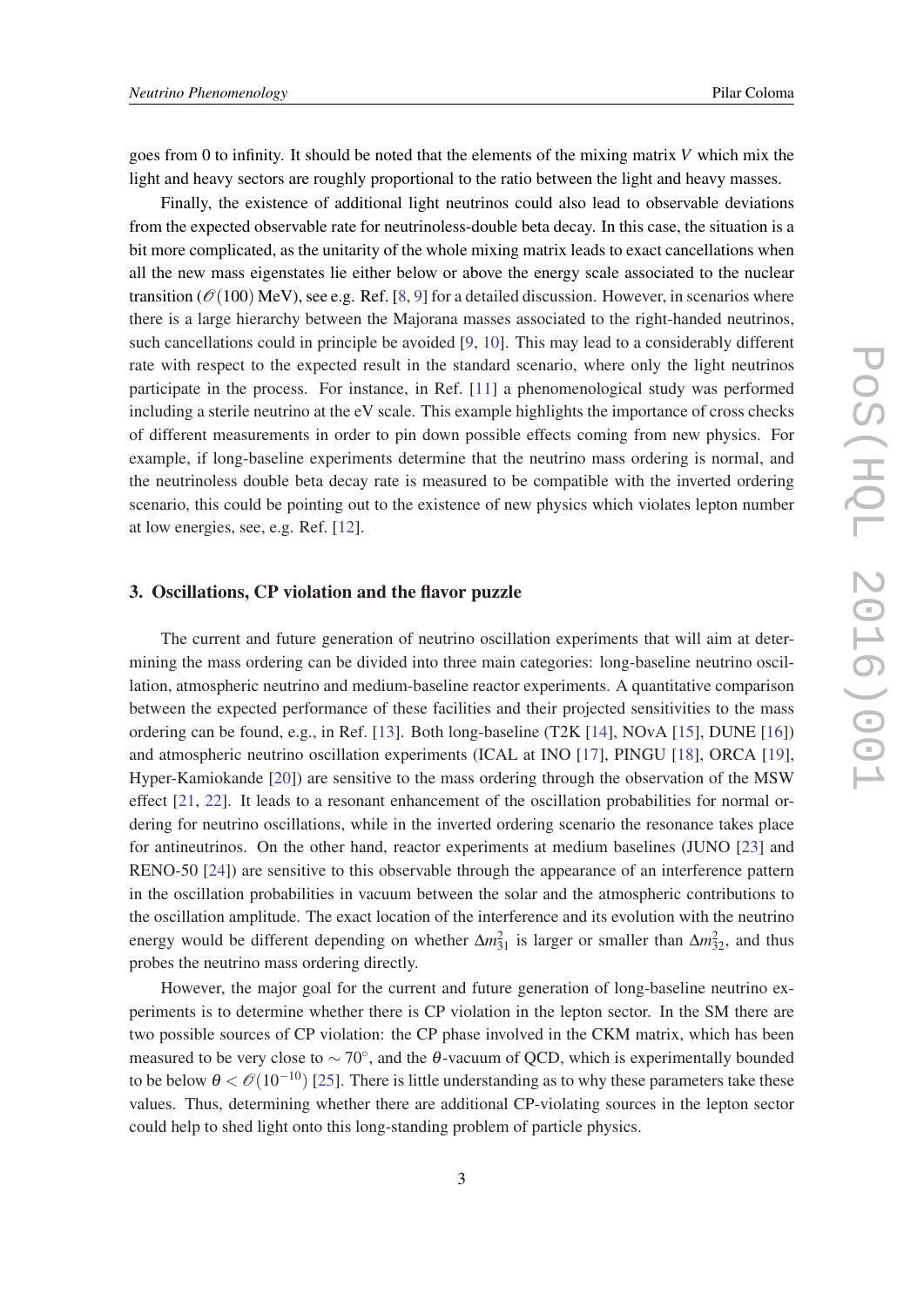Recent data from the T2K [[26\]](#page-6-0) and NOvA [\[27](#page-6-0)] experiments (in combination with a very precise determination of  $\theta_{13}$  from reactor experiments) currently seem to point to a negative value of  $\delta$ , possibly maximally CP-violating. In the upcoming years, they will keep accumulating additional statistics which may strengthen this hint further. If  $\delta$  is indeed close to  $-90^{\circ}$ , the sensitivity obtained from the combination of T2K and NOvA data could reach a significance of  $\sim$  2 $\sigma$  for this observable (see, e.g., Ref. [[28\]](#page-7-0)). Their final combined sensitivity will eventually depend on other factors as well, such as the true values of  $\theta_{23}$  and the neutrino mass ordering. Future experiments such as DUNE or T2HK will be much more sensitive to this observable, with an expected signal significance above  $5\sigma$  if  $\delta$  is around  $\pm 90^\circ$  and  $\theta_{23}$  lies in the lower octant [[29,](#page-7-0) [20](#page-6-0)].

The discovery of CP violation in the lepton sector would be a major step forward in particle physics. Nevertheless, a precise measurement of the value of  $\delta$  would have important consequences for model building in the flavor sector as well. The flavor puzzle in the SM has been object of extensive investigations, especially since the discovery of the large mixing angles which dominate neutrino mixing: while the CKM mixing matrix is very close to being diagonal, the leptonic mixing matrix obeys a completely different pattern. Flavor models attempt to explain the large differences observed in the mixing between quarks and between leptons, sometimes even linking the two sectors. In this context, models based on discrete symmetries have become very popular. In some of these, tight relations between the observable mixing angles in the PMNS matrix and the CPviolating phase (*aka*, sum rules) take place. Therefore, a precise determination of all parameters in the PMNS matrix could allow to discriminate between them. In fact, current measurements of the three mixing angles already allow to reject some of these flavor models, as their corresponding sum rules provide predictions for cos  $\delta$  which lie in unphysical regions of the parameter space (see Fig. 3) in Ref. [[30\]](#page-7-0)). Additional recent works along these lines include Refs. [[31,](#page-7-0) [32](#page-7-0), [33,](#page-7-0) [34,](#page-7-0) [35](#page-7-0), [36,](#page-7-0) [37\]](#page-7-0), among others.

In order to further discriminate among different flavor models, it is therefore crucial to improve the determination of the mixing angles (in particular the atmospheric mixing angle, which currently holds the largest uncertainty) and, especially, to get a precise measurement of  $\delta$ . Current experiments will provide a hint on whether  $\delta$  is CP-violating or not; however, if its value turns out to be close to  $\delta \sim \pm 90^{\circ}$  (as favored by current data), T2K and NOvA will only determine its value with a rather large error bar,  $\sim 70^\circ$  [[38\]](#page-7-0). In other words, having a hint for CP-violation does not guarantee a precise measurement of the CP-violating phase itself *a priori*. Again in this case, future experiments with larger statistics and better precision will be needed for this purpose. The final precision achievable for  $\delta$  will depend on its value: DUNE is expected to reach an accuracy around  $\sim 15^{\circ}$  at 1 $\sigma$  [[29](#page-7-0)]; a similar precision is expected for T2HK [\[20](#page-6-0)].

#### 4. Summary

The discovery of neutrino masses has evidenced the existence of new particles beyond the SM. Even in the simplest scenario when only right-handed neutrinos are added to the SM particle content, new questions remain to be answered. If lepton number is just an accidental symmetry of the SM model, the inclusion of Majorana masses for the right-handed neutrinos seems mandatory: this implies the existence of a new physics scale. In this talk I have given a few examples of new observable phenomena which could take place in rare meson decays, colliders, lepton flavor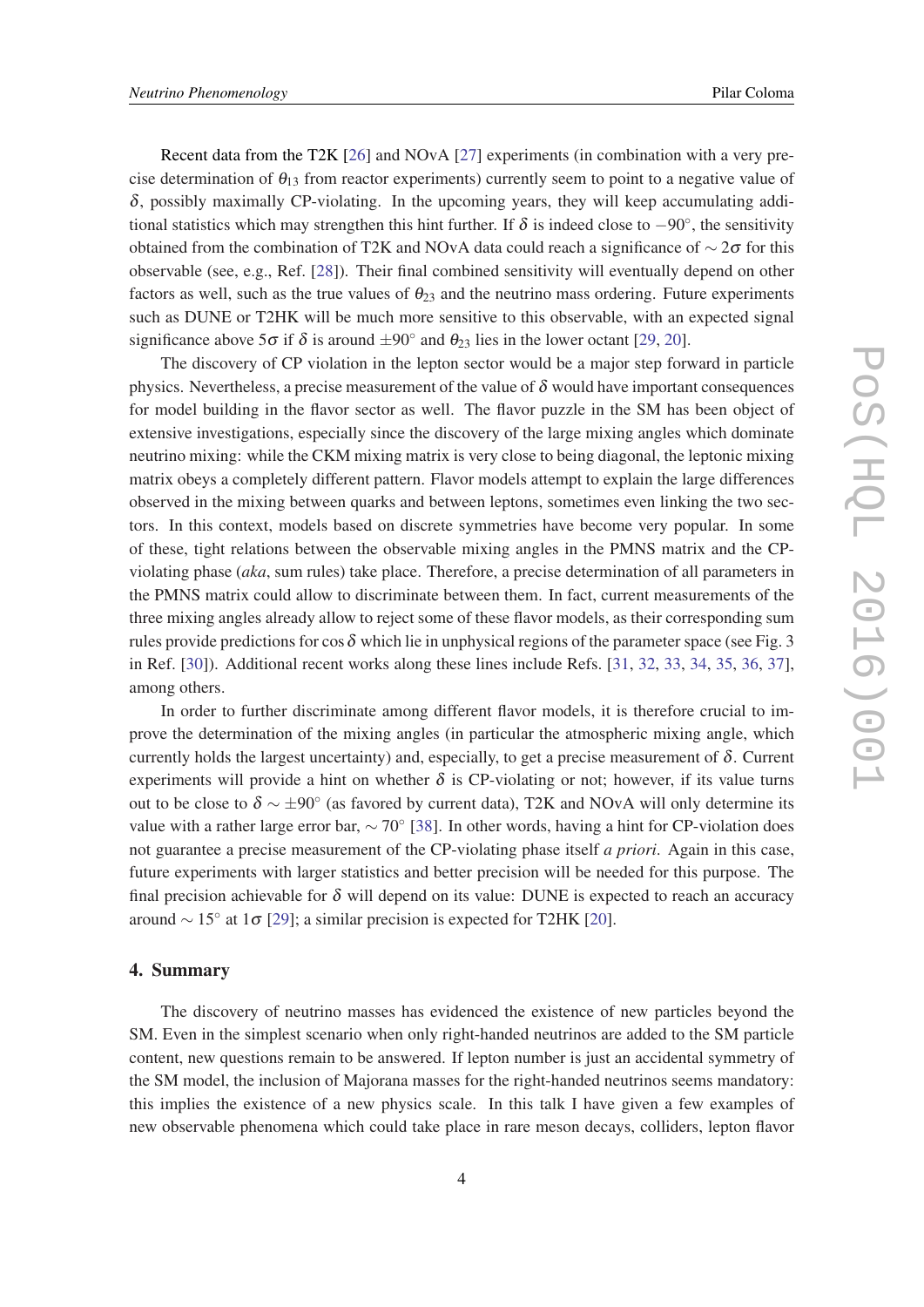<span id="page-5-0"></span>violating observables and neutrinoless double beta decay, among others. The final answer will depend on the physics scale responsible for the generation of neutrino masses.

I have also stressed out the complementarity between different experimental searches and its importance in order to pin down possible effects coming from new physics in the neutrino sector. As an example, I discussed the importance of the determination of the neutrino mass ordering in order to interpret the results from neutrinoless double beta decay searches. Finally, I have also discussed the relevance of CP-violation searches in the lepton sector and, most importantly, the precise determination of the value of the CP-violating phase. This could provide valuable data to attack the flavor puzzle in the SM extended with neutrino masses.

Acknowledgments. I would like to warmly thank the organizers of the HQL conference for their invitation to give this talk, and the Physics Department at Virginia Tech for providing partial support to attend this conference. Fermilab is operated by Fermi Research Alliance, LLC under Contract No. DE-AC02-07CH11359 with the United States Department of Energy. This work was partially supported by the European Union's Horizon 2020 Research and Innovation Program under the Marie Sklodowska-Curie grant agreements No. 690575 and 674896.

## References

- [1] M. C. Gonzalez-Garcia, M. Maltoni and T. Schwetz, *Updated fit to three neutrino mixing: status of leptonic CP violation*, JHEP 1411, 052 (2014) doi:10.1007/JHEP11(2014)052 [arXiv:1409.5439 [hep-ph]].
- [2] P. Minkowski,  $\mu \rightarrow e\gamma$  *at a Rate of One Out of*  $10^9$  *Muon Decays?*, Phys. Lett. B **67**, 421 (1977). doi:10.1016/0370-2693(77)90435-X
- [3] M. Gell-Mann, P. Ramond and R. Slansky, *Complex Spinors and Unified Theories*, Conf. Proc. C 790927, 315 (1979) [arXiv:1306.4669 [hep-th]].
- [4] A. M. Baldini *et al.* [MEG Collaboration], *Search for the Lepton Flavour Violating Decay*  $\mu^+ \to e^+ \gamma$ *with the Full Dataset of the MEG Experiment*, Eur. Phys. J. C 76, no. 8, 434 (2016) doi:10.1140/epjc/s10052-016-4271-x [arXiv:1605.05081 [hep-ex]].
- [5] E. Ma and A. Pramudita, *Exact Formula for (*µ → *e*γ*) Type Processes in the Standard Model*, Phys. Rev. D 24, 1410 (1981). doi:10.1103/PhysRevD.24.1410
- [6] P. Langacker and D. London, *Lepton Number Violation and Massless Nonorthogonal Neutrinos*, Phys. Rev. D 38, 907 (1988). doi:10.1103/PhysRevD.38.907
- [7] D. Tommasini, G. Barenboim, J. Bernabeu and C. Jarlskog, *Nondecoupling of heavy neutrinos and lepton flavor violation*, Nucl. Phys. B 444, 451 (1995) doi:10.1016/0550-3213(95)00201-3 [hep-ph/9503228].
- [8] M. Blennow, E. Fernandez-Martinez, J. Lopez-Pavon and J. Menendez, *Neutrinoless double beta decay in seesaw models*, JHEP 1007, 096 (2010) doi:10.1007/JHEP07(2010)096 [arXiv:1005.3240 [hep-ph]].
- [9] J. Lopez-Pavon, S. Pascoli and C. f. Wong, *Can heavy neutrinos dominate neutrinoless double beta decay?*, Phys. Rev. D 87, no. 9, 093007 (2013) doi:10.1103/PhysRevD.87.093007 [arXiv:1209.5342 [hep-ph]].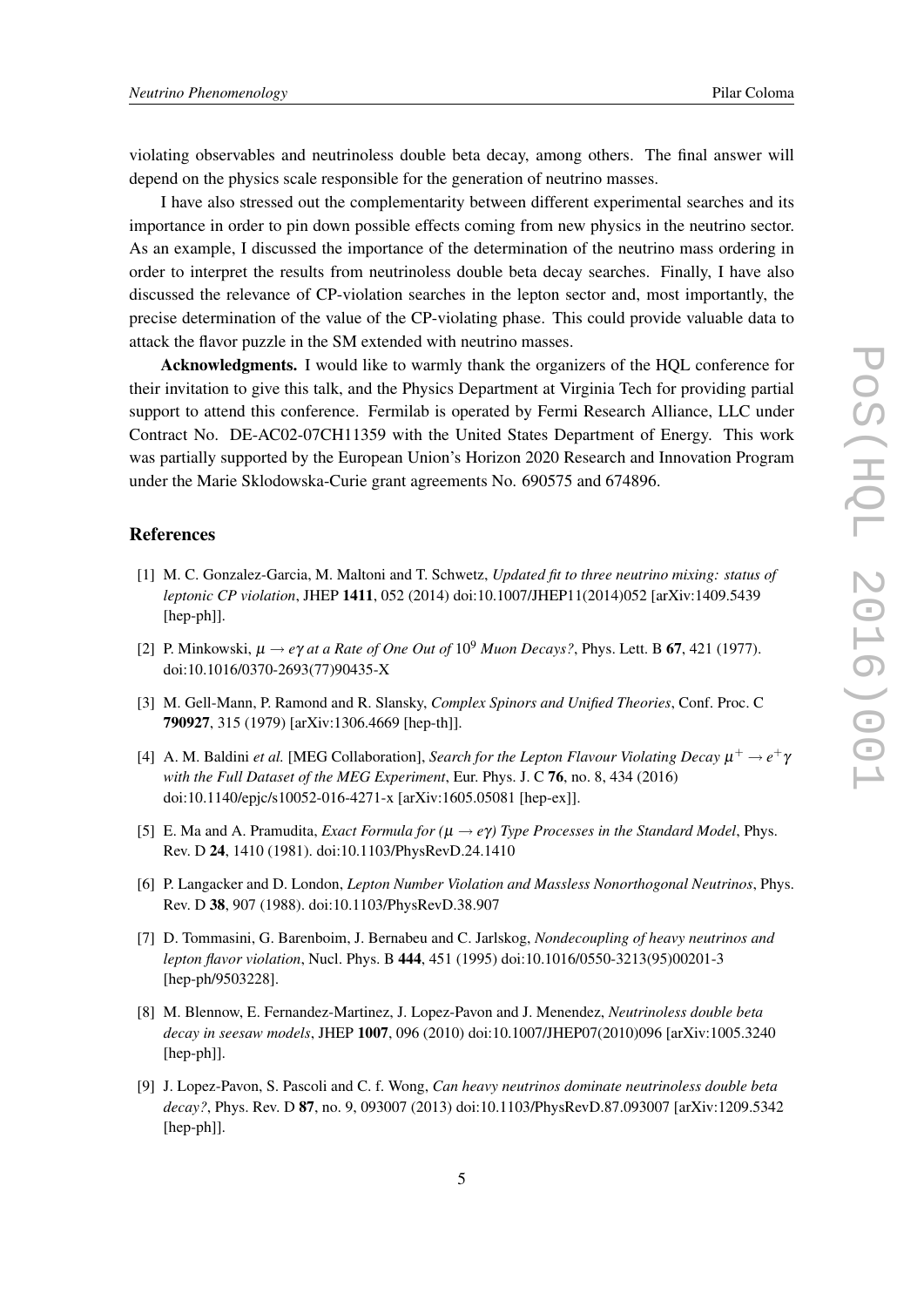- <span id="page-6-0"></span>[10] J. Lopez-Pavon, E. Molinaro and S. T. Petcov, *Radiative Corrections to Light Neutrino Masses in Low Scale Type I Seesaw Scenarios and Neutrinoless Double Beta Decay*, JHEP 1511, 030 (2015) doi:10.1007/JHEP11(2015)030 [arXiv:1506.05296 [hep-ph]].
- [11] C. Giunti and E. M. Zavanin, *Predictions for Neutrinoless Double-Beta Decay in the 3+1 Sterile Neutrino Scenario*, JHEP 1507, 171 (2015) doi:10.1007/JHEP07(2015)171 [arXiv:1505.00978 [hep-ph]].
- [12] A. Ibarra, E. Molinaro and S. T. Petcov, *TeV Scale See-Saw Mechanisms of Neutrino Mass Generation, the Majorana Nature of the Heavy Singlet Neutrinos and*  $(\beta \beta)_{0v}$ *-Decay, JHEP* 1009, 108 (2010) doi:10.1007/JHEP09(2010)108 [arXiv:1007.2378 [hep-ph]].
- [13] M. Blennow, P. Coloma, P. Huber and T. Schwetz, *Quantifying the sensitivity of oscillation experiments to the neutrino mass ordering*, JHEP 1403, 028 (2014) doi:10.1007/JHEP03(2014)028 [arXiv:1311.1822 [hep-ph]].
- [14] Y. Itow *et al.* [T2K Collaboration], *The JHF-Kamioka neutrino project*, hep-ex/0106019.
- [15] D. S. Ayres *et al.* [NOvA Collaboration], *The NOvA Technical Design Report*, FERMILAB-DESIGN-2007-01.
- [16] R. Acciarri *et al.* [DUNE Collaboration], *Long-Baseline Neutrino Facility (LBNF) and Deep Underground Neutrino Experiment (DUNE) : Volume 1: The LBNF and DUNE Projects*, arXiv:1601.05471 [physics.ins-det].
- [17] For details of the India-based Neutrino Observatory, visit www.ino.tifr.res.in/
- [18] M. G. Aartsen *et al.* [IceCube Collaboration], *PINGU: A Vision for Neutrino and Particle Physics at the South Pole*, arXiv:1607.02671 [hep-ex].
- [19] A. Kouchner, *KM3NeT ORCA: measuring the neutrino mass ordering in the Mediterranean*, J. Phys. Conf. Ser. 718, no. 6, 062030 (2016). doi:10.1088/1742-6596/718/6/062030
- [20] K. Abe *et al.*, *Letter of Intent: The Hyper-Kamiokande Experiment Detector Design and Physics Potential —*, arXiv:1109.3262 [hep-ex].
- [21] L. Wolfenstein, *Neutrino Oscillations in Matter*, Phys. Rev. D 17, 2369 (1978). doi:10.1103/PhysRevD.17.2369
- [22] S. P. Mikheev and A. Y. Smirnov, *Resonance Amplification of Oscillations in Matter and Spectroscopy of Solar Neutrinos*, Sov. J. Nucl. Phys. 42, 913 (1985) [Yad. Fiz. 42, 1441 (1985)].
- [23] F. An *et al.* [JUNO Collaboration], *Neutrino Physics with JUNO*, J. Phys. G 43, no. 3, 030401 (2016) doi:10.1088/0954-3899/43/3/030401 [arXiv:1507.05613 [physics.ins-det]].
- [24] S. B. Kim, *New results from RENO and prospects with RENO-50*, Nucl. Part. Phys. Proc. 265-266, 93 (2015) doi:10.1016/j.nuclphysbps.2015.06.024 [arXiv:1412.2199 [hep-ex]].
- [25] K. A. Olive *et al.* [Particle Data Group Collaboration], *Review of Particle Physics*, Chin. Phys. C 38, 090001 (2014). doi:10.1088/1674-1137/38/9/090001
- [26] K. Abe *et al.* [T2K Collaboration], *Observation of Electron Neutrino Appearance in a Muon Neutrino Beam*, Phys. Rev. Lett. 112, 061802 (2014) doi:10.1103/PhysRevLett.112.061802 [arXiv:1311.4750 [hep-ex]].
- [27] P. Adamson *et al.* [NOvA Collaboration], *First measurement of electron neutrino appearance in NOvA*, Phys. Rev. Lett. 116, no. 15, 151806 (2016) doi:10.1103/PhysRevLett.116.151806 [arXiv:1601.05022 [hep-ex]].